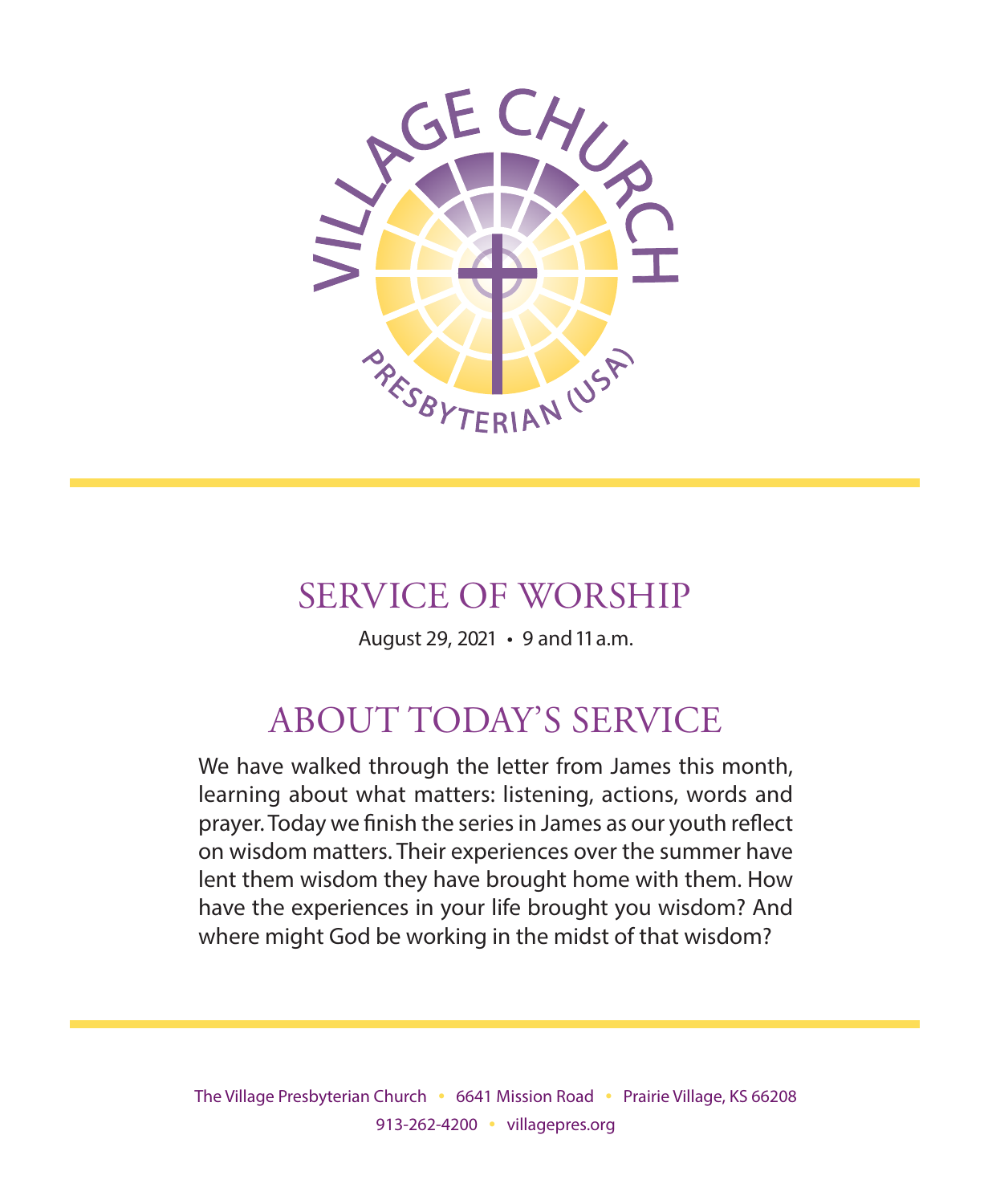## GOD'S PEOPLE GATHER

 Prelude *Etude Op. 10 No. 5* by Frédéric Chopin; Fritz Volini

Words of Welcome Rev. Zach Walker

Call to Worship Brady Hull, Nate Sparks, Luke Montgomery

We know listening matters.

We listen to you, God, and we listen to each other.

#### **When we are quick to listen we can hear the voice of the Holy Spirit.**

We know actions matter.

Love for one another is both feeling and doing.

Love is a verb, an action.

#### **God calls us to love one another not just in what we think, but also in what we do.**

We know words matter.

We cannot claim to love if we speak otherwise.

Words carry their own weight, their own power for good or for ill.

#### **We lift our voices for love, for justice and for peace.**

We know praying matters.

We connect with God in prayer,

and we remember that prayer is not about us,

but about God.

#### **In prayer we seek to hear and be heard, for you are a God who hears.**

We know wisdom matters.

Wisdom comes from our experiences,

and heavenly wisdom teaches us how to grow closer to God and God's Kingdom.

#### **There is wisdom in our love for you, God, and wisdom in treating one another with love.**

\*Hymn, No. 300 (v. 1-3) *We Are One in the Spirit*

\*Prayer of Confession Jack Vaughan

**Dear God, Through your word you have handed us wisdom from heaven, but we too often ignore it and push it to the back of our minds. We don't look to you for guidance; we don't even think about it.**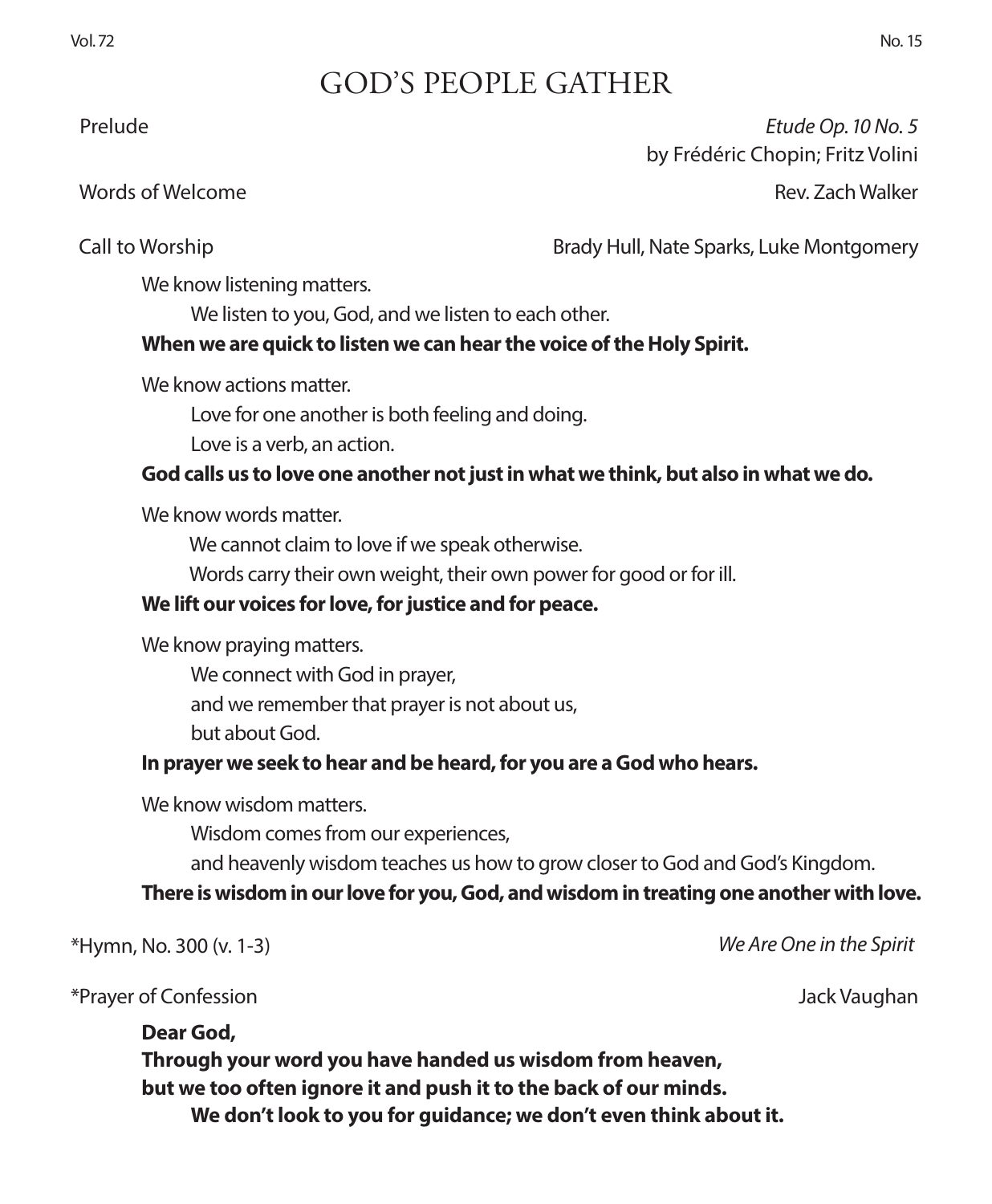**We judge others in our minds, sometimes even with our tongues. And we think you must be calling someone nearby instead of us to be the change we wish to see in the world. We think that our wisdom is greater. Forgive us, God. Help us to do better. Amen.** (Silent prayer)

\*Assurance of God's Grace Sean Reed

\*Sung Response

**All praise to the Father, from whom all things come, and all praise to Christ Jesus, God's only Son, and all praise to the Spirit, who makes us one. And they'll know we are Christians by our love, by our love; yes, they'll know we are Christians by our love.**

## PROCLAMATION OF THE WORD

Time with the Children Katie Cook, Molly Minor

Call to Prayer **Rick Founds Call to Prayer Rick Founds** 

**Jesus, draw me close; Closer, Lord, to You. Let the world around me fade away. Jesus, draw me close; Closer, Lord, to You. For I desire to worship and obey.**

Prayers of the People and the Lord's Prayer Katie Hull and the Lord's Prayer Katie Hull and the Lord's Prayer

**Our Father, who art in heaven, hallowed be thy name. Thy kingdom come, thy will be done, on earth as it is in heaven. Give us this day our daily bread; and forgive us our debts, as we forgive our debtors; and lead us not into temptation, but deliver us from evil. For thine is the kingdom and the power and the glory, forever. Amen.**

 Anthem *Transcendental Etude No. 3 "Paysage"* by Franz Liszt; Fritz Volini **Prayer for Illumination** Lily Seesing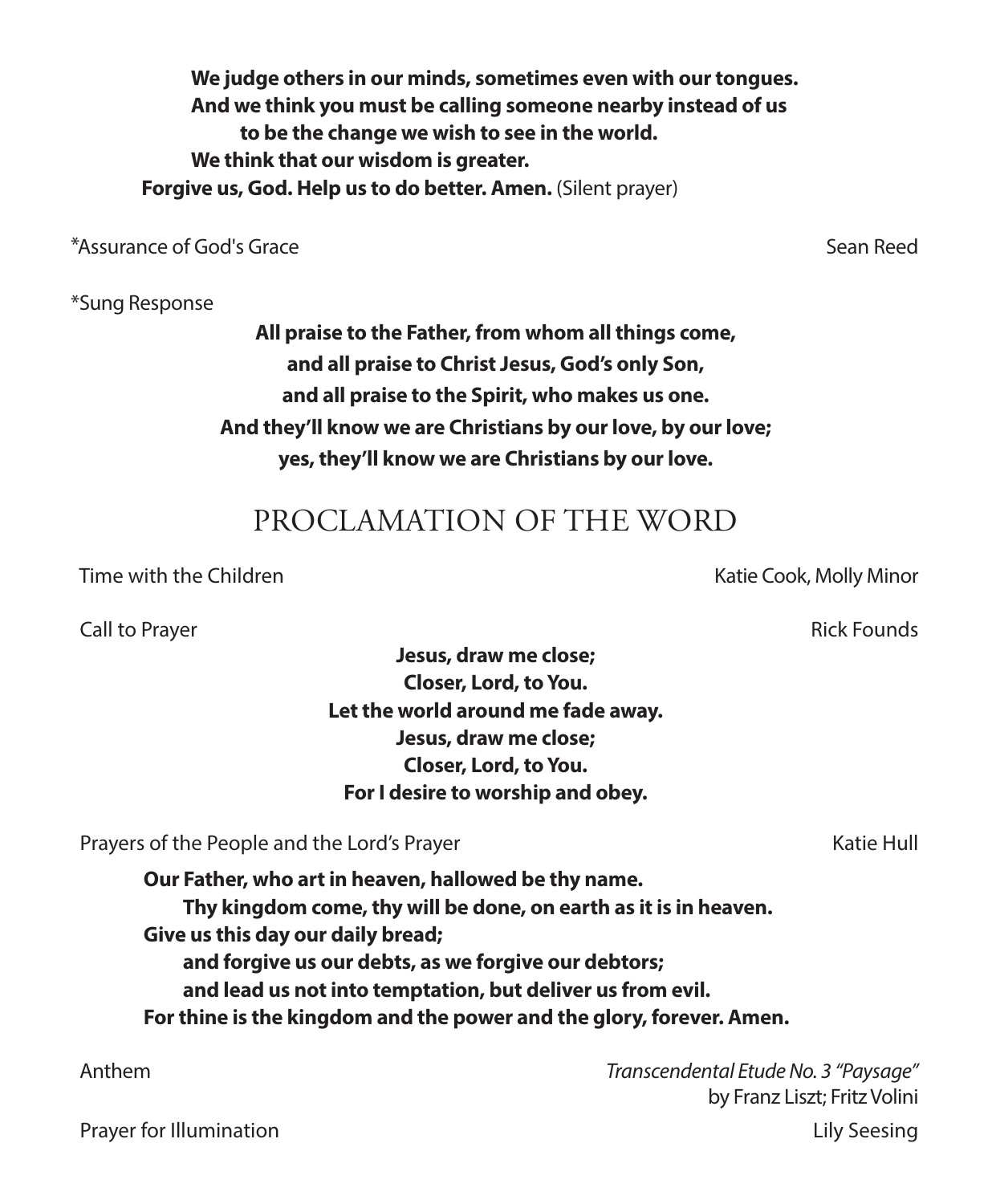Sermon *Wisdom Matters* Elie Patterson, Espie Lemon, Ella Hans

## RESPONSE TO THE WORD

 Anthem *I Choose Love* by Mark A. Miller; Village Voices Time for Discipleship Harper McKee (1999) and the state of the Harper McKee (1999) and the Harper McKee

\*Hymn *Called Me Higher* by All Sons and Daughters

> **I could just sit I could just sit and wait for all your goodness, Hope to feel Your presence I could just stay I could just stay right where I am and hope to feel You Hope to feel something again**

> > **But You have called me higher, You have called me deeper And I'll go where You will lead me, Lord But You have called me higher, You have called me deeper And I'll go where You will lead me, Lord You'll lead me, Lord**

**I could hold on I could hold on to who I am and never let You Change me from the inside I could be safe I could be safe here in Your arms and never leave home, Never let these walls down**

> **But You have called me higher, You have called me deeper And I'll go where You will lead me, Lord But You have called me higher, You have called me deeper And I'll go where You will lead me, Lord**

Scripture James 3:13-18 Lucy Minor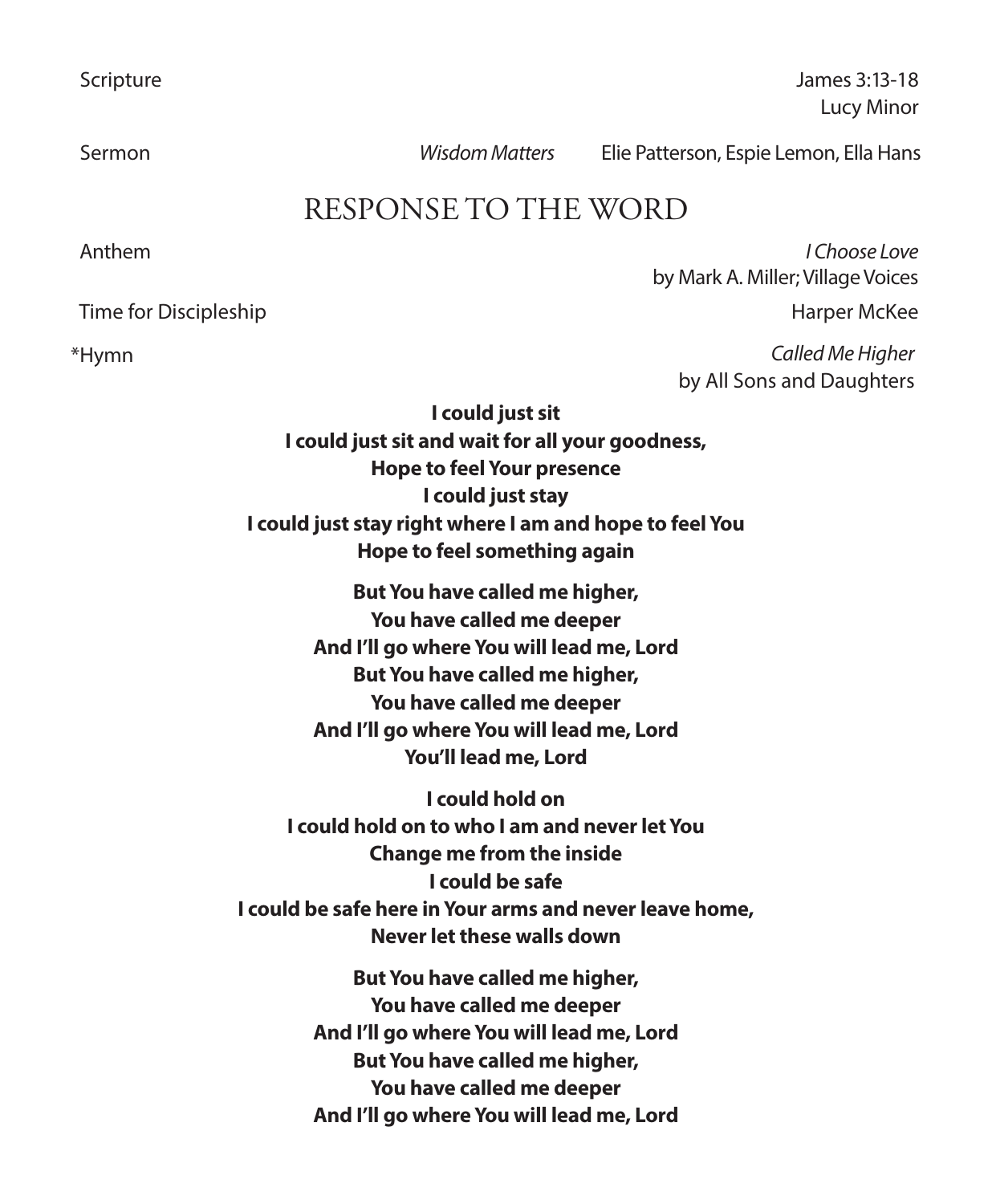**I will be Yours, oh I will be Yours for all my life I will be Yours, oh I will be Yours for all my life I will be Yours, oh I will be Yours for all my life so let Your mercy. I will be Yours, oh I will be Yours for all my life so let Your mercy light the path before me** 

> **But You have called me higher, You have called me deeper And I'll go where You will lead me, Lord But You have called me higher, You have called me deeper And I'll go where You will lead me, Lord You'll lead me, Lord**

\*Benediction

\*Benediction Response

**But You have called me higher, You have called me deeper And I'll go where You will lead me, Lord But You have called me higher, You have called me deeper And I'll go where You will lead me, Lord You'll lead me, Lord** 

\*Postlude

\**All who are able may stand ©* A-705103 for all hymns

Village Voices is directed by Dr. Joshua Maize. The choir is open to current 7-12th graders and rehearses Sundays from 5-6:30 p.m. No audition or prior singing experience is required. For more information, contact Josh at josh.maize@villagepres.org.

The Youth Band is directed by Kevin Dolan. The group is open to current 7-12th graders who play any instrument. 7-8th graders rehearse at 6 p.m. on Wednesdays. 9-12th graders rehearse at 6 p.m. Sundays. These groups perform at youth group and occasionally combine for other performances such as Youth Sunday. Instrumentation needs change regularly, so you don't have to commit to every week! For more information, contact Kevin at kevin.dolan@villagepres.org.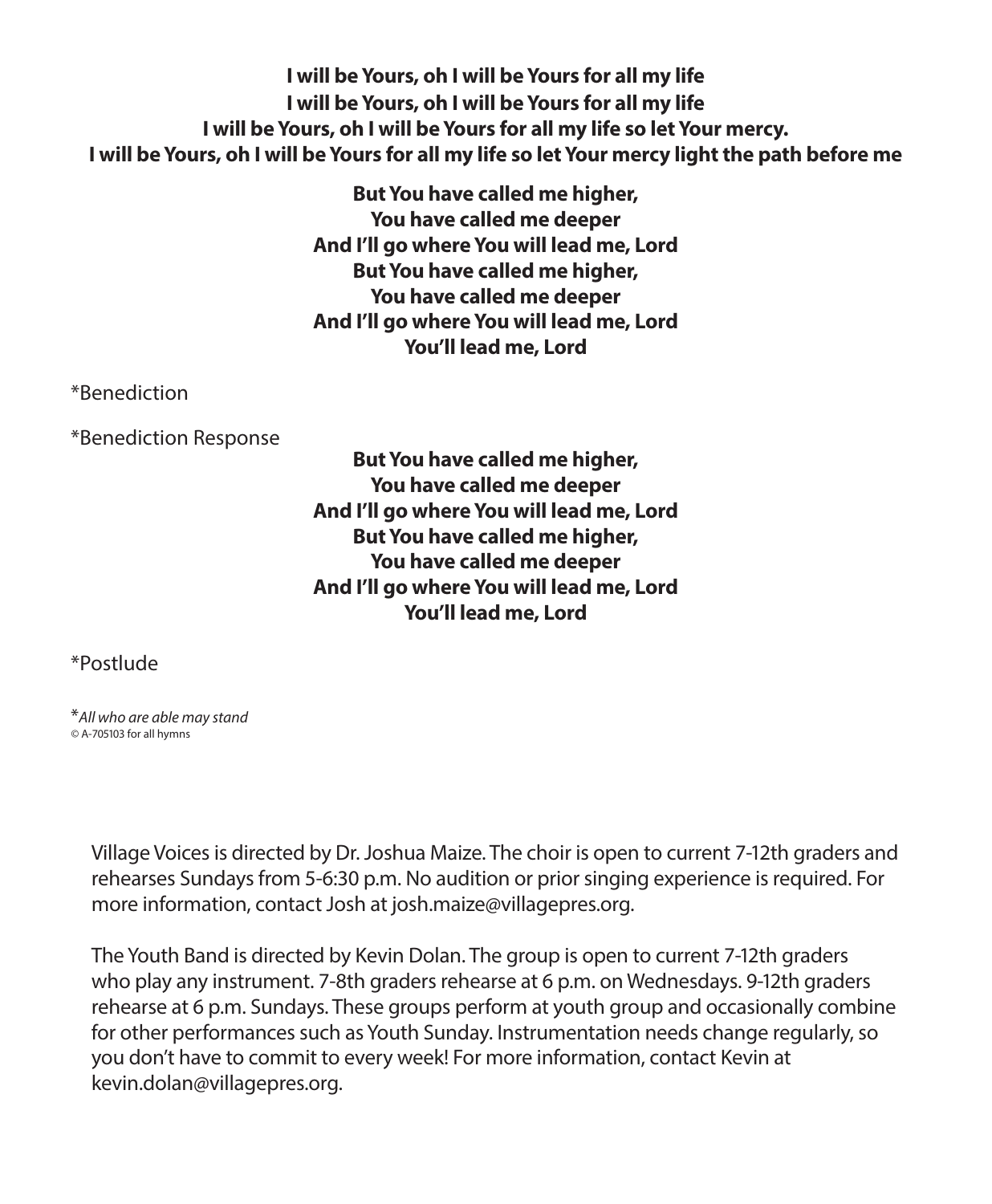## WELCOME TO VILLAGE CHURCH

We're so happy to have you worshiping with us today! Visit villagepres.org to learn more about Village Church, including upcoming events, ways to connect and serve, how to give and more.

**THE FLOWERS IN THE CHANCEL TODAY** are given to the glory of God in memory of Jim Hultman by Edie Hultman.

**NEW TO US?** Village Presbyterian Church is a Presbyterian Church (USA) family of faith that is inclusive, caring and welcoming of all people. We are one church worshiping at two campuses. Our Overland Park Campus is located at 14895 Antioch Road. If you would like a tour of Village Church on Mission, contact Cindy Wilcox at cindy.wilcox@villagepres.org or 913-671-2331.

**THE GATHERING** – Join us for The Gathering for an alternative style of worship at Village Church, 5 p.m. Sundays in Friendship Hall at Village on Mission. We are now livestreaming the service, too. Learn more at vpcthegathering.org.

**FALL WORSHIP SCHEDULE** – On Sunday, Sept. 12, we return to our regular morning worship schedule with services at 8, 9:30 and 11 a.m. We will return to sharing the peace of Christ and passing the offering plates and friendship register. We also continue to strongly encourage the wearing of masks for all persons and require masks for any persons who are not fully vaccinated.

## ADULT FAITH FORMATION

**FALL VILLAGE U REGISTRATION IS NOW OPEN** – See the course listings and register online at villagepres.org/village-u-community-classes. A limited number of printed catalogs are located at the north and south entrances of Village on Mission.

#### **UPCOMING VILLAGE U CLASSES:**

**DISCOVERING GOD'S VISION FOR YOUR LIFE: YOU AND YOUR SPIRITUAL GIFTS** – Taught by Rev. Sally S. Wright from 6:30-8 p.m. Wednesdays, Sept. 8, 15, 22, 29, Room 126. Learn how to discover, develop and use your unique Spirit-given gifts effectively with a renewed understanding of who God created you to be.

**SACRED WORDS AND SACRED SACRAMENTS: EXPLORING BAPTISM, THE LORD'S SUPPER, THE LORD'S PRAYER AND THE APOSTLES' CREED** – Taught by Rev. Dr. Rodger Nishioka from 6:30-8 p.m. Wednesdays, Sept. 15, 22, 29, Rooms 132 & 133. Over the centuries, the church has identified certain rituals and words to be sacred and holy. Together, we will explore what these words and sacraments mean and why we do them the way we do.

**9/11 AND 1/6: WHAT THESE TERRORIST ATTACKS HAVE TAUGHT US ABOUT RESPONDING TO** 

**EXTREMISM** – Taught by Bill Tammeus, retired Kansas City Star columnist and ruling elder at Second Presbyterian Church in Kansas City, Missouri, from 6:30-8 p.m. Wednesdays, Sept. 8, 15, 22, 29, Room 127. Bill recently published, "Love, Loss and Endurance: A 9/11 Story of Resilience and Hope in an Age of Anxiety." His book, and this course, share ways everyone can counter religious (and other kinds of) extremism.

## CHILDREN AND FAMILY MINISTRY

#### **CHILD CARE AVAILABLE.**

#### **NO LIGHTHOUSE TODAY.**

**FALL LIGHTHOUSE KICKOFF** – **POPSICLES ON THE PLAYGROUND** – Connect with other Village families on the south playground after the Lighthouse on Sunday, Sept. 12.

**BAPTISMS** – We are again offering in-person baptisms at Village. Upcoming baptism dates are Sept. 19 and Nov. 21. An educational class is offered for members who are planning to baptize their children at Village. Call 913-671-2350 or email kate.ruecker@villagepres.org.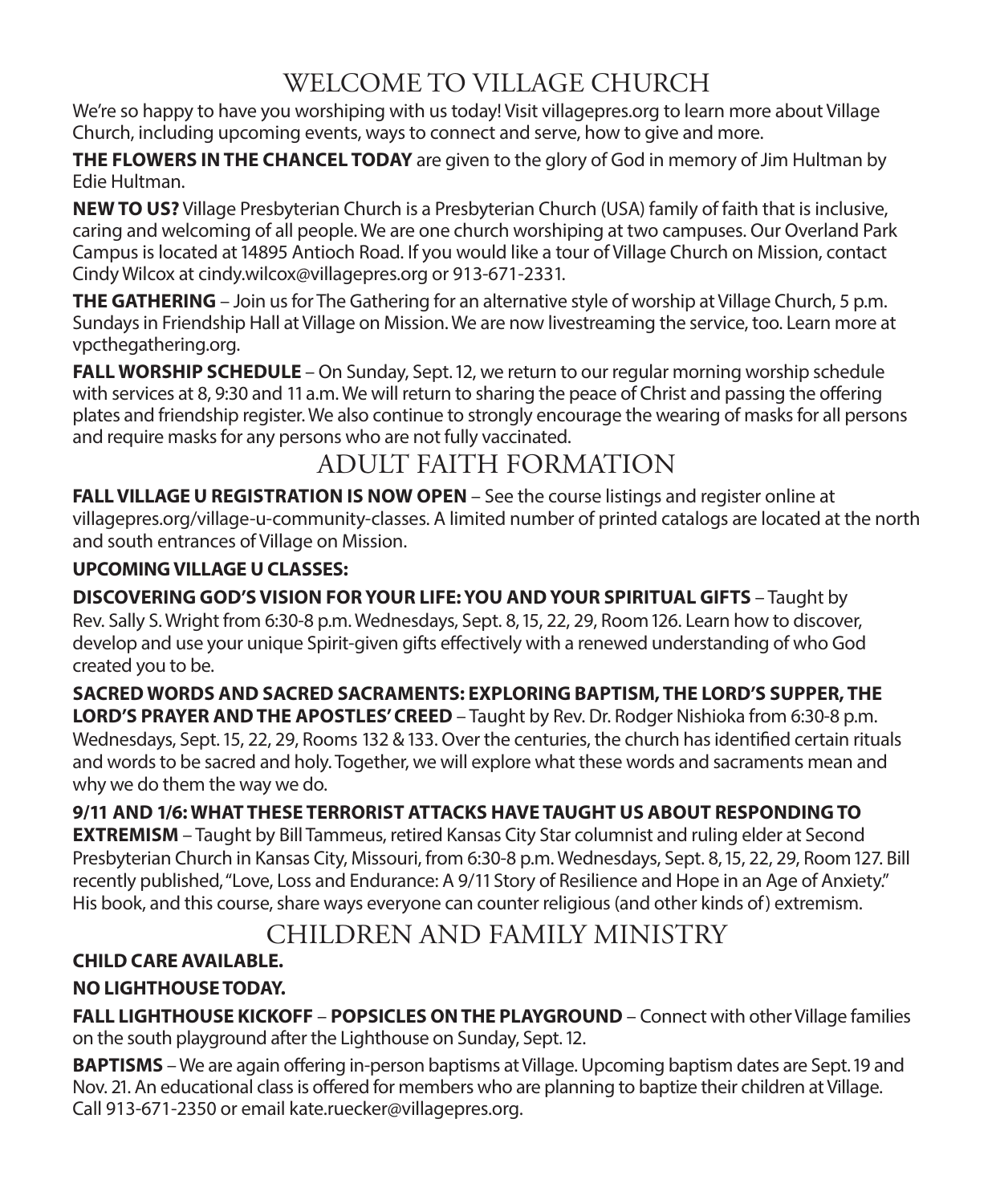**NEW BABIES** – Share news of your baby so we can welcome his/her arrival with a gift. Call 913-671-2350 or email kate.ruecker@villagepres.org.

## CONNECTIONAL MINISTRIES

**CURBSIDE PICKUP WEDNESDAY FAMILY MEALS** – Take a night off from cooking. Find menus and order meals at villagepres.org/ wednesday-family-dinners for \$5. Deadline each week is noon on Mondays. Drive up to the north entrance at Village on Mission between 4:30 and 5:30 p.m. to receive your meals through your car window. Contact Cindy Wilcox at cindy.wilcox@villagepres.org or 913-671-2331 for more info.

### MISSION

**FOOD PANTRY** – The requests this week are for canned vegetables-but we want you to be creative in your choice of vegetables. Think of variety-beets, spinach, yams, sauerkraut, refried beans, etc. Your different choices will be enjoyed by the clients. The Clothes Closet is asking for sheets in all sizes-and kitchen and bath towels. Bring your donations to the church or to the Clothes Closet between 10 a.m.-2 p.m. Monday-Friday. Thank you.

## PASTORAL CARE AND COUNSELING

Wherever you are now and wherever you may be in the months to come, it's true that we all find ourselves in a season of transition. It's also true that no matter the transition, God's presence remains. Wherever you are, your Village Church family is with you in support and prayer. To place a prayer request or to request a Stephen Minister or other support, contact the Pastoral Care team at 913-671-2327 or linda.alley@villagepres.org.

**"FAITH & GRIEF" RESUMES IN-PERSON ON SEPT. 7** – We will start meeting in person in Friendship Hall at Village on Mission from noon-1 p.m. Tuesday, Sept. 7. A boxed lunch is provided; you may eat it here or take it with you. Current COVID protocols include: If you are not vaccinated, you must wear a mask. If you are vaccinated, masks are strongly encouraged. Social distancing will be observed. Registration is not required but is extremely helpful; register at faithandgrief.org or call 469-251-9612.

**SUPPORT GROUPS AVAILABLE IF YOU HAVE LOST YOUR SPOUSE** – A support group for widows meets every first and third Thursday of the month at 10:30 a.m. in Room 126. Rev. Sally Wright facilitates this group; discussion includes the grief process and a variety of topics. The next meeting is Thursday, Sept. 2. The widowers' support group meets every Thursday at 9 a.m. in Room 132; the next meeting is this Thursday, Sept. 2. A pastor joins the group every first and third Thursday; the other weeks the group is self-led.

## YOUTH MINISTRY

**TRIP SIGNUPS BEGIN SEPT. 7** – Signups open Sept. 7 for the Dominican Republic Mission Trip (March 13-19, 2022), the High School Ski Trip (Jan. 14-18), and the Middle School Ski Trip (Feb. 19-23). Visit villagepresyouth.org to sign up.

**PROGRAMS RESUME SEPT. 8** – We are taking a brief break from programs during August, but we'll see you starting Sept. 8 for fall programs! View our up-to-date calendar at villagepresyouth.org/calendar.

**SPORTING KC GAME** – All youth are invited to a Sporting KC soccer game vs. Chicago Fire on Sept. 11. We will meet at Village at 5:30 p.m. and carpool to Children's Mercy Park, and we will be back at Village by 10:30 p.m. Tickets are \$23 and signup is required. Email madeline.chamberlain@villagepres.org or visit vpcpvks.brushfire.com/youth to sign up.

#### **Sign up for Village Church News and Updates**

Sign up to receive the weekly eNews and Rev. Tom Are's weekly eNote at villagepres.org/subscribe. Follow us on Facebook @VillagePres

Follow us on Instagram @VillageChurchPV

Subscribe to Village Pres Sermon Podcasts on Apple Podcasts, Google Podcasts, Amazon Music, Spotify and Stitcher